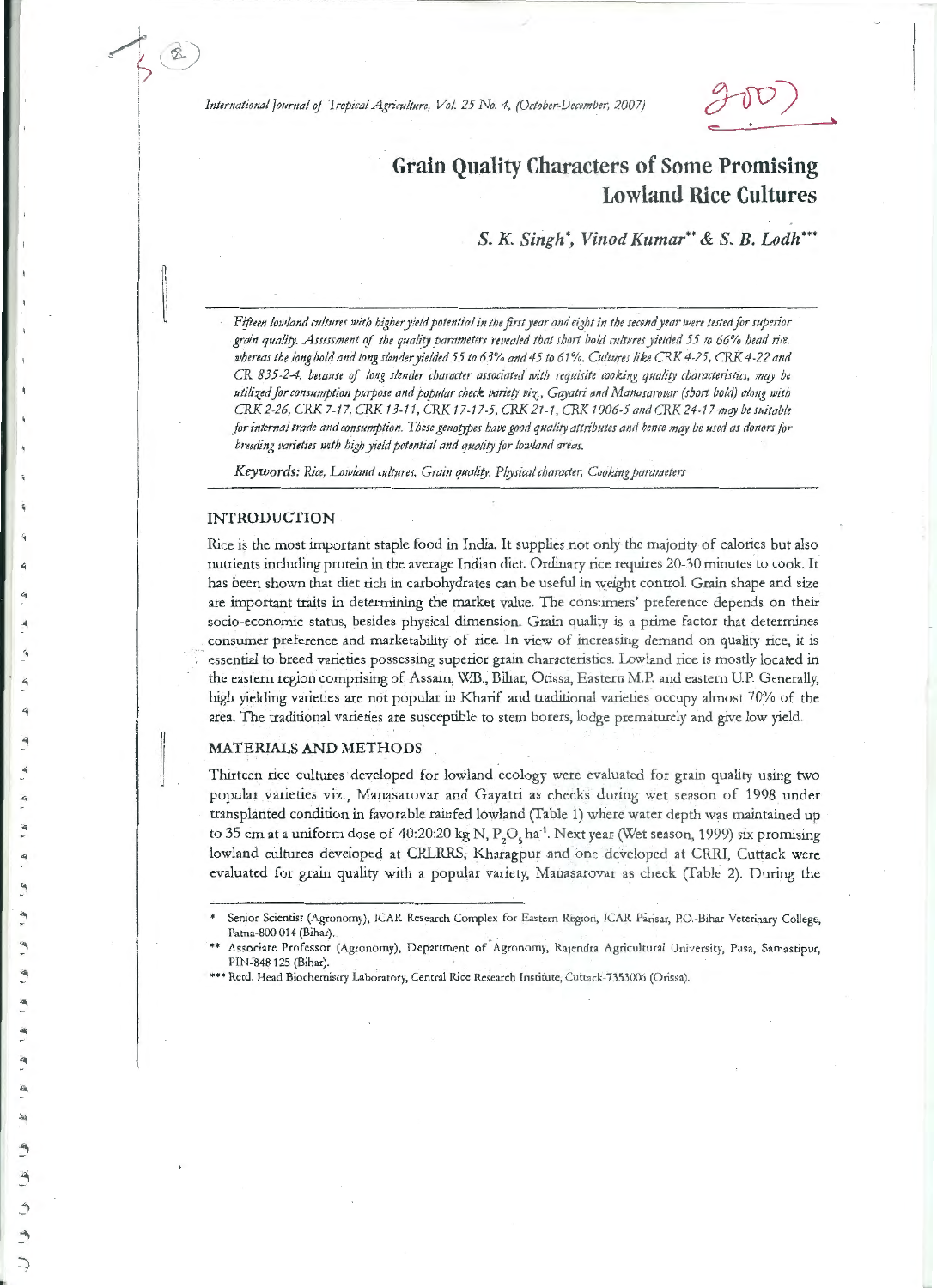|                                                                                                                                                                                                                                                                             |                         |                           |                           |                             |                              | Table 1                                                                | Physio-chemical Properties of Promising Lowland Rice Genotype (1998) |                 |                           |                            |                              |                                          |
|-----------------------------------------------------------------------------------------------------------------------------------------------------------------------------------------------------------------------------------------------------------------------------|-------------------------|---------------------------|---------------------------|-----------------------------|------------------------------|------------------------------------------------------------------------|----------------------------------------------------------------------|-----------------|---------------------------|----------------------------|------------------------------|------------------------------------------|
| Senotype                                                                                                                                                                                                                                                                    | Grain<br>yield<br>t/ ha | Hulling<br>$\binom{6}{6}$ | Milling<br>$\binom{6}{0}$ | Head rice<br>$\binom{p}{o}$ | Milled Kernel<br>Length (mm) | Breadth<br>Ratio<br>Length/                                            | Classification                                                       | Alkali<br>value | Amylose<br>$\binom{6}{2}$ | Water<br>ml/100g<br>uptake | Volume<br>Expansion<br>Ratio | Kernel<br>Elongation<br>Ratio            |
| TRK2-26                                                                                                                                                                                                                                                                     |                         | 79.00                     |                           |                             |                              |                                                                        | EB                                                                   | 3.0             |                           | 180                        |                              | 1.78                                     |
|                                                                                                                                                                                                                                                                             |                         |                           |                           |                             |                              |                                                                        |                                                                      | 3.0             |                           | 240                        |                              | $^{1.84}$                                |
|                                                                                                                                                                                                                                                                             |                         |                           |                           |                             |                              |                                                                        |                                                                      | 3.0             |                           | 140                        |                              | 1.79                                     |
|                                                                                                                                                                                                                                                                             |                         |                           |                           |                             |                              |                                                                        | <b>SSSS</b>                                                          | 3.0             |                           | 130                        |                              | 1.74                                     |
|                                                                                                                                                                                                                                                                             |                         |                           |                           |                             |                              |                                                                        |                                                                      | 3.0             |                           | 190                        |                              | 1.74                                     |
|                                                                                                                                                                                                                                                                             |                         |                           |                           |                             |                              |                                                                        |                                                                      | 3.0             |                           | 240<br>150                 |                              |                                          |
|                                                                                                                                                                                                                                                                             |                         |                           |                           |                             |                              |                                                                        | SB                                                                   | 3.0             |                           |                            |                              |                                          |
|                                                                                                                                                                                                                                                                             |                         |                           |                           |                             |                              |                                                                        | SB                                                                   | 3.0             |                           | 130                        |                              |                                          |
|                                                                                                                                                                                                                                                                             |                         |                           |                           |                             |                              |                                                                        | $\mathbb{H}$                                                         | <b>P.O</b>      |                           |                            |                              | $1.65$<br>$1.68$<br>$1.70$               |
| $\begin{array}{l} \mbox{CK 7-11} \\ \mbox{CK 7-17} \\ \mbox{CK 8-2} \\ \mbox{CK 13-11} \\ \mbox{CK 7-9} \\ \mbox{CK 17-17-5} \\ \mbox{CK 17-17-5} \\ \mbox{CK 17-17-5} \\ \mbox{CK 14-11} \\ \mbox{CK 14-115-3} \\ \mbox{CK 11-115-3} \\ \mbox{CK 11-115-3} \\ \end{array}$ | $-74897777876777$       |                           |                           |                             |                              | d d a g g d ± ± d æ æ g d ≠ ≠ æ æ<br>d d a g d d ± ± d æ æ g d ± ≠ æ æ | $L$ B                                                                | 3.0             |                           | 120                        |                              | 1.63                                     |
| CRK 2-18-2<br>CRK1006-5<br>CRK 4-1-7                                                                                                                                                                                                                                        |                         |                           |                           |                             |                              |                                                                        | LB                                                                   | 3.0             |                           | 190                        |                              |                                          |
|                                                                                                                                                                                                                                                                             | 6.24                    |                           |                           |                             |                              |                                                                        | SB                                                                   | 5.0             |                           | 180                        |                              |                                          |
|                                                                                                                                                                                                                                                                             |                         |                           |                           |                             |                              |                                                                        | <b>ELI</b>                                                           | 3.0             |                           | 180                        |                              | $7, 38$<br>$1, 58$<br>$1, 68$<br>$1, 68$ |
| Gayatri                                                                                                                                                                                                                                                                     | 9.83<br>5.50<br>7.11    |                           |                           |                             |                              |                                                                        | SB                                                                   |                 |                           | 50                         |                              |                                          |
| Manasarovar                                                                                                                                                                                                                                                                 |                         | 78.00                     |                           | 65.10                       |                              |                                                                        | SB                                                                   | 3.0             |                           | $\frac{50}{2}$             |                              |                                          |
| LB-Long bold. SB- Short bold and                                                                                                                                                                                                                                            |                         |                           | MS-Medium slender         |                             |                              |                                                                        |                                                                      |                 |                           |                            |                              |                                          |

.<br>V

 $\overline{a}$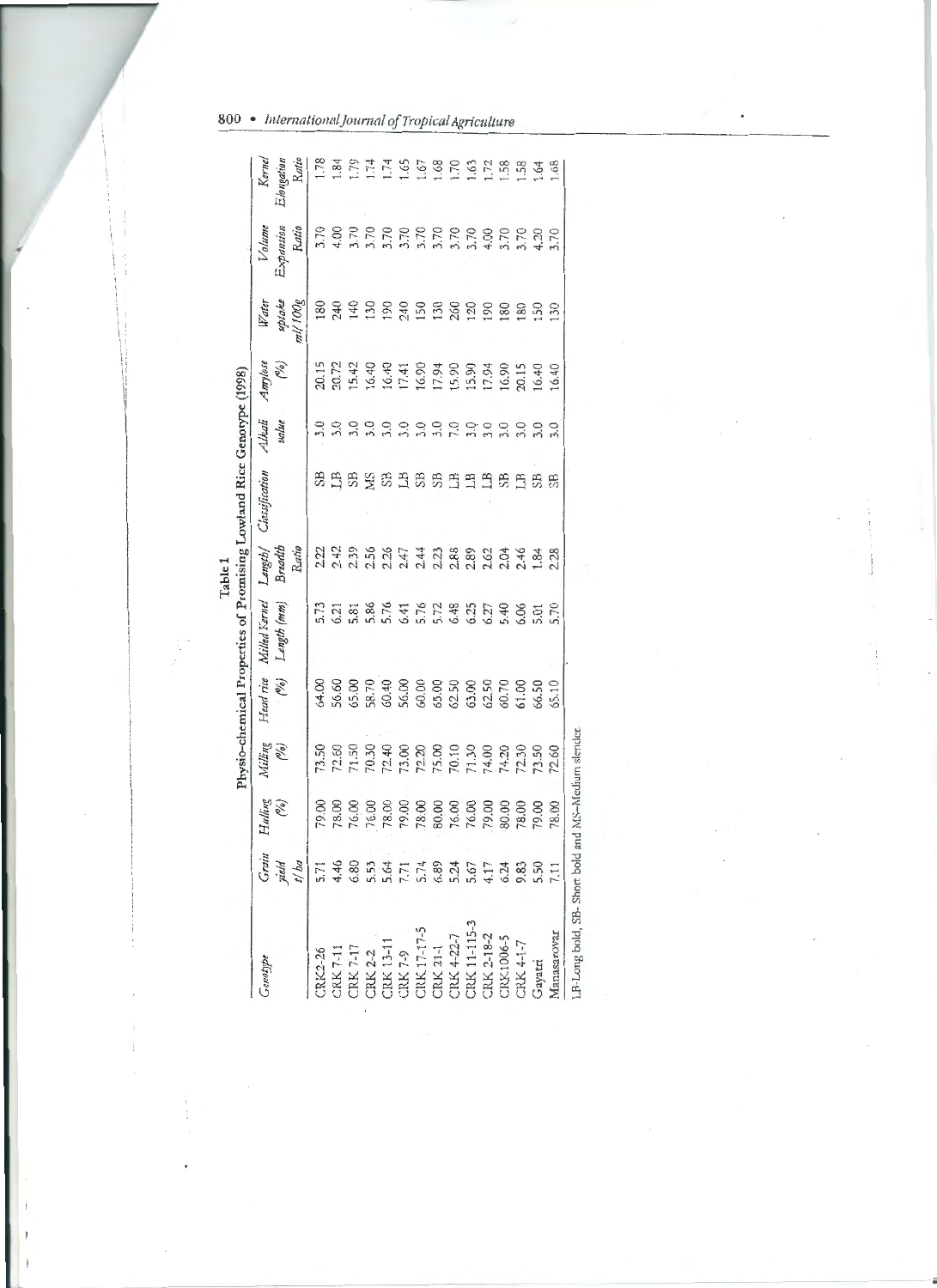| senotype                                     | Grain<br>yield<br>1/ba | $\binom{6}{0}$<br>Hulling                          | Milling<br>(%)                                     | Head rice<br>$\widetilde{\omega}_{\rho}$          | Milled Kernel<br>Length (mm)              | Length  <br>Breadth<br>Ratio | Classification | Alkali<br>value | Amylose<br>$\binom{6}{2}$ | Water<br>uplake<br>ml  100g | Expansion<br>Ratio<br><b>Volume</b>                                                                                                         | Kernel<br>Elangation<br>Ratio<br>Ratio<br>1.5<br>1.5<br>1.6<br>1.6<br>1.6<br>1.6 |
|----------------------------------------------|------------------------|----------------------------------------------------|----------------------------------------------------|---------------------------------------------------|-------------------------------------------|------------------------------|----------------|-----------------|---------------------------|-----------------------------|---------------------------------------------------------------------------------------------------------------------------------------------|----------------------------------------------------------------------------------|
| <b>RK24-3</b>                                | 5.29                   |                                                    |                                                    |                                                   |                                           |                              |                |                 |                           |                             |                                                                                                                                             |                                                                                  |
| <b>CRK 4-25</b>                              |                        |                                                    |                                                    |                                                   |                                           |                              |                |                 |                           |                             |                                                                                                                                             |                                                                                  |
|                                              | $4.19$<br>$4.10$       |                                                    |                                                    |                                                   |                                           |                              |                |                 |                           |                             |                                                                                                                                             |                                                                                  |
|                                              |                        |                                                    |                                                    |                                                   |                                           |                              |                |                 |                           |                             |                                                                                                                                             |                                                                                  |
| CRK 2-26<br>CRK 24-17<br>CRK 4-22<br>CRK 4-1 | 4.88                   |                                                    |                                                    |                                                   |                                           |                              |                |                 |                           |                             |                                                                                                                                             |                                                                                  |
|                                              | 4.48                   |                                                    |                                                    |                                                   |                                           |                              |                |                 |                           |                             |                                                                                                                                             |                                                                                  |
| :RK 835-2-4                                  | 4.71                   | 76.33<br>77.33<br>76.66<br>76.50<br>77.33<br>77.33 | 69.33<br>72.66<br>77.33<br>71.66<br>71.00<br>73.00 | 58.00<br>G1.33<br>G3.34.66<br>G3.34.66<br>G3.4.66 | 5.33 % 5.47<br>6.33 % 5.47<br>6.47 % 6.47 | 2235588342                   | SKBBSHAB       |                 | 12177884182               | 38538558                    | $\frac{1}{4}$ $\frac{1}{4}$ $\frac{1}{4}$ $\frac{1}{4}$ $\frac{1}{4}$ $\frac{1}{4}$ $\frac{1}{4}$ $\frac{1}{4}$ $\frac{1}{4}$ $\frac{1}{4}$ |                                                                                  |
| Aanasarovar                                  | 6.82                   |                                                    |                                                    |                                                   | 5.89                                      |                              |                |                 |                           |                             |                                                                                                                                             |                                                                                  |

 $T_{112}$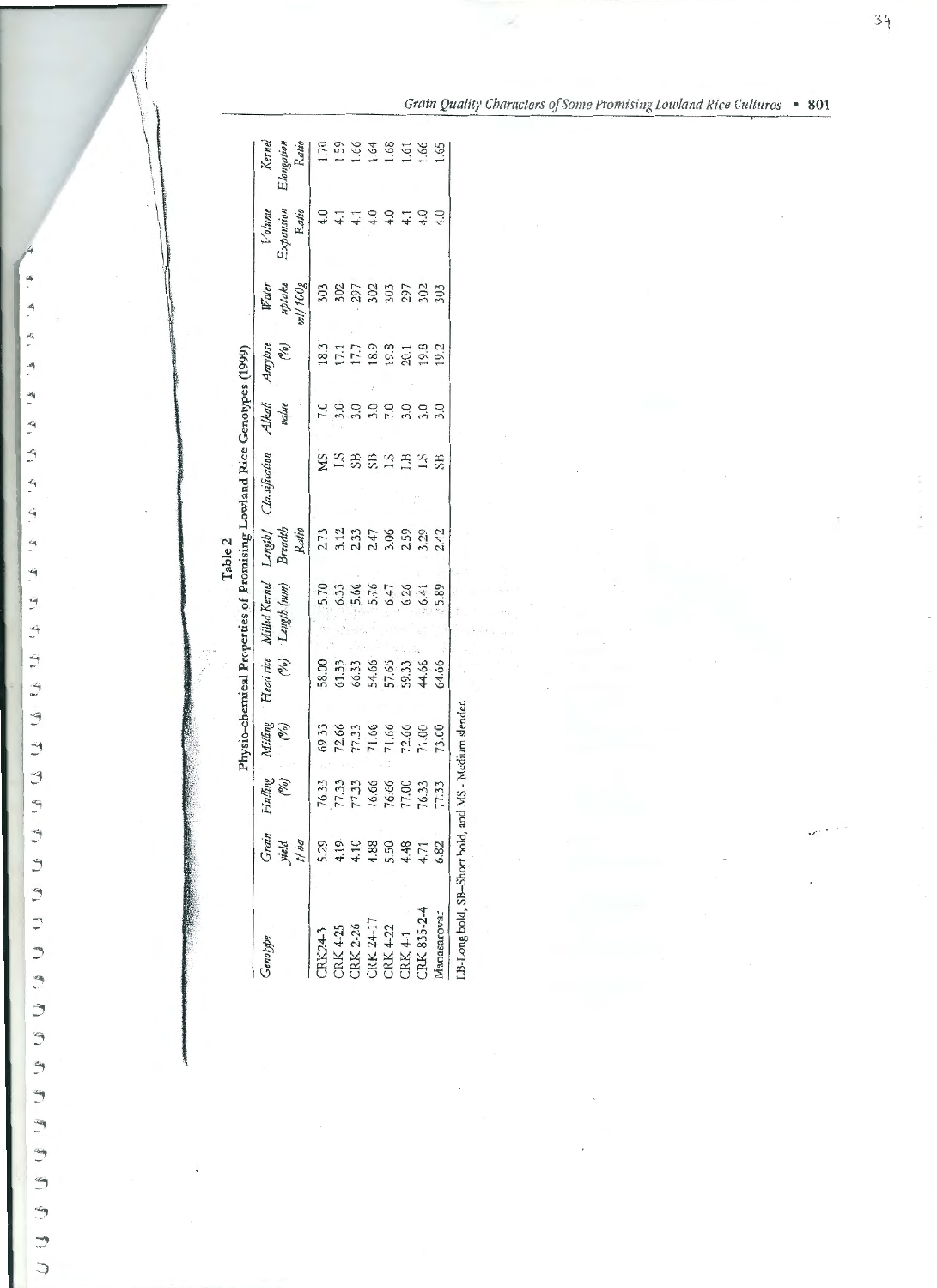present investigation, efforts were made to study the grain quality characteristics of some of the water logging tolerant cultures having higher yield potential. Composite grain samples of the genotypes were analyzed for different quality characteristics viz, hulling, milling and head rice recovery (Ghosh et al 1971). Length and breadth of the milled kernel were measured using dial micrometer. Alkali value (Little et al 1958), amylase content (Juliano, 1971), water uptake and volume expansion (Beachell and Stansel, 1963) and kernel elongation Azeez and Sharif (1966) were also determined.

## **RESULTS AND DISCUSSION**

In the first year trial out of the thirteen six cultures viz., CRK 7-11, CRK 7-9, CRK 4-22-7, CRK 11-115-3, CRK 2-18-2 and CRK 4-1-7 were found to be long bold whereas the check varieties viz., Gayatri and Manasarovar were short bold. In the second year trial out of seven cultures only three cultures viz., CRK 4-25, CRK 4-22 and CR 835-2-4 were found to be long slender and one i.e. CRK 4-1 was long bold (Table 1).

Commercial viability of rice depends on its head rice recovery. The two year trial showed that short bold cultures yielded 55 to 66% head rice, whereas the long bold and long slender yielded 56 to 63% and 45 to 61% respectively. There was little variation in hulling and milling percentage among the cultivars. The variability in head rice recovery among the short bold cultures suggested for scope to breed superior genotypes with higher head rice recovery.

Cooking quality is one of the vital factors for sustaining the acceptance of any rice variety by the consumer. Amylose content and alkali values are the two prime determinants of cooking quality. The genotypes in general exhibited intermediate alkali value (3.0) and amylase (15-21%) content. However, in general water uptake values were high in wet season 1999 which was mainly due to late harvesting at 40 days after flowering. Singh et al. (2000) also observed maximum values for water uptake (288ml) at 39 days after flowering. Amylose values of Manasarovar differed by about 3% in the two seasons. Satya Priya and Sreedhar (2000) observed that genotypes differ in their regression on environmental index for amylose content which was found highly unstable. Thakur et al. (1996) also reported that with delay in transplanting from 1<sup>st</sup> July to August 31<sup>st</sup>, there was increase in amylose content from 18.0 to 18.9% CRK 4-22 and CRK 24-3 recorded higher alkali value (7.0), indicating that when cooked the grains of the latter cultures would be fluffy and soft. Cooking parameters like volume expansion, water uptake and elongation ratio also add to consumers preference.

These quality characters, however did not show much variation among the genotypes and hence may be used as donors for breeding varieties having higher yield and quality.

## References

Azeez, M. H. and Shafi, M. (1966), Quality in Rice, 50 pp. Technical Bulletin 13, Dept. of Agri. Govt. of West Pakistan, Lahore.

Beachell, H. M. and Stansel, J. W. (1963), Selecting Rice for Specific Cooking Characteristics in a Breeding Programme. Int Rice Comm. Newsl. (Spl Issue). 12, 25-40.

Ghosh, A. K. Nanda, B. B. Govindaswarny, S. and Nayak, B. B. (1971), Influence of Nitrogen on the Physico-chemical Characterstics of Rice Grain. Oryza, 8, 87-93.

Juliano, B. O. (1971), A Simplified Assay for Milled Rice Amylase. Cereal Sci. Today, 16, 334-340.